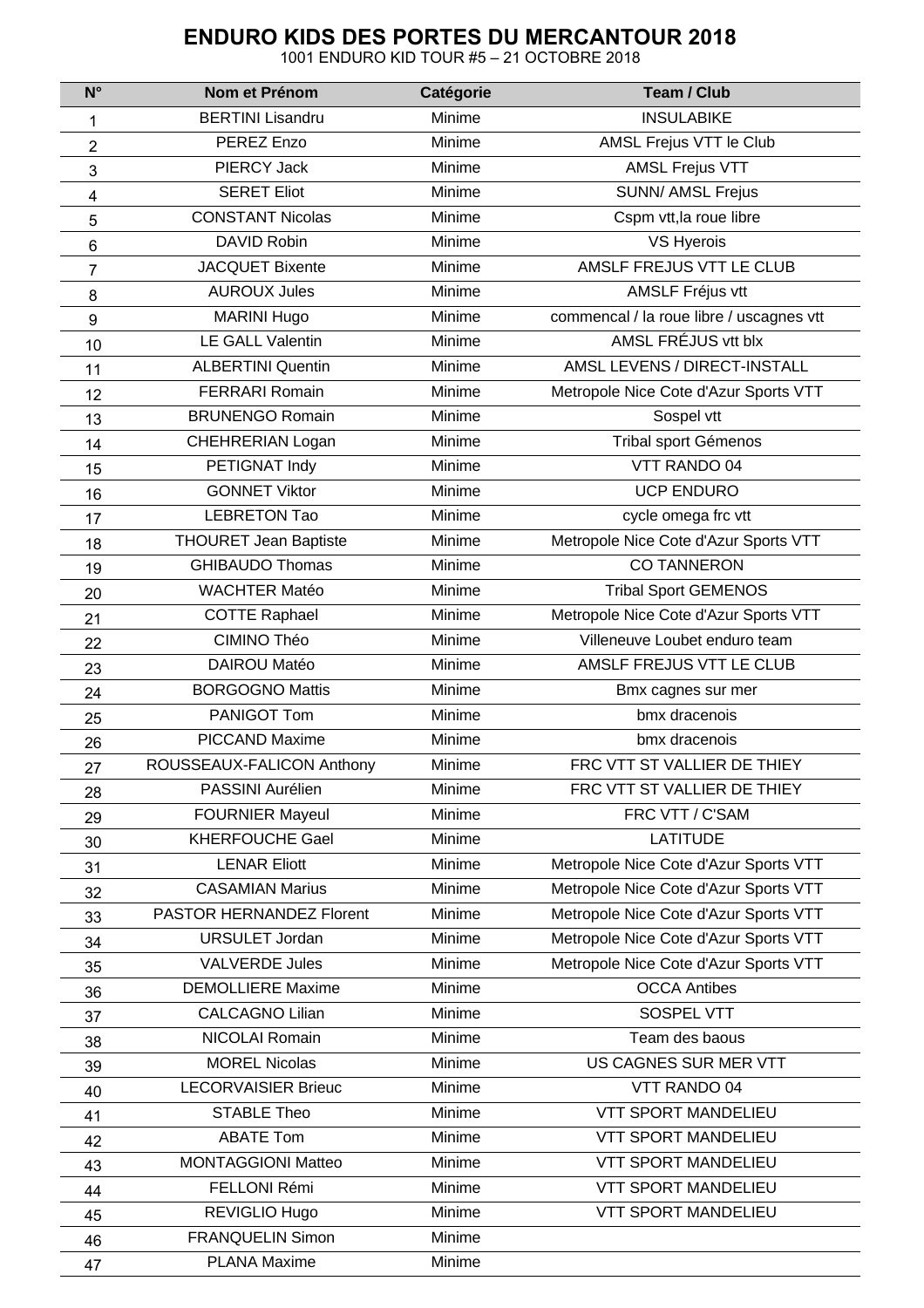| 48       | <b>LASSUS Alizés</b>            | Minime F           | <b>Tribal Sport</b>                   |
|----------|---------------------------------|--------------------|---------------------------------------|
| 49       | <b>PLAGNES Carla</b>            | Minime F           |                                       |
| 50       | PLANQUART Lily                  | Minime F           | <b>TRIBALSPORT GEMENOS</b>            |
| 51       | <b>DUVALET Quantin</b>          | Benjamin           | <b>AOTL Cyclisme</b>                  |
| 52       | <b>DENIER Quentin</b>           | Benjamin           | VTT Rando 04                          |
| 53       | PLANQUART Ethan                 | Benjamin           | TRIBAL SPORT GEMENOS                  |
| 54       | <b>PELLETIER Rafael</b>         | Benjamin           | <b>OXYBIKE AMSL LEVENS</b>            |
| 55       | POLI Thomas                     | Benjamin           | TRIBAL SPORT VTT                      |
| 56       | <b>ALBERTINI Jeremy</b>         | Benjamin           | AMSL LEVENS / DIRECT-INSTALL          |
| 57       | PERIES Valentin                 | Benjamin           | vtt rando 04                          |
| 58       | QUILLEVERE Loric                | Benjamin           | US Cagnes vtt                         |
| 59       | <b>PRAT Kevin</b>               | Benjamin           | <b>Team InsulaBike</b>                |
| 60       | <b>VERAN Quentin</b>            | Benjamin           | <b>AMSL LEVENS</b>                    |
| 61       | <b>SALMON Evann</b>             | Benjamin           | Team OMEGA / FRC St Vallier           |
| 62       | <b>GENTY Nans</b>               | Benjamin           | VTTRANDO04                            |
| 63       | <b>CLARY Basile</b>             | Benjamin           | <b>CSPM VTT</b>                       |
| 64       | <b>BIZET Adrian</b>             | Benjamin           | <b>CSPM VTT kid's</b>                 |
| 65       | SUMMO Hugo                      | Benjamin           | Amslf                                 |
| 66       | <b>HOBE CLAUDEL Gwendal</b>     | Benjamin           | <b>VTT SPORT MANDELIEU</b>            |
| 67       | <b>BARDINI Emilio</b>           | Benjamin           | <b>UC MONACO</b>                      |
| 68       | <b>DURIN Aurélien</b>           | Benjamin           | <b>OCC Antibes</b>                    |
| 69       | <b>GIORGI Maxence</b>           | Benjamin           | <b>MSM</b>                            |
| 70       | <b>BOUTIER Téo</b>              | Benjamin           | Us cagnes vtt                         |
| 71       | <b>ROMEO Loris</b>              | Benjamin           | AMSL VTT LEVENS                       |
| 72       | <b>GIORDANENGO Thibaut</b>      | Benjamin           | <b>CC Vence</b>                       |
| 73       | <b>GIAMBI Raphael</b>           | Benjamin           | <b>Bmx CAGNES sur mer</b>             |
| 74       | <b>MALFATTO Luca</b>            | Benjamin           | Bmx cagnes sur mer                    |
| 75       | <b>GNAGNETTI LANTERI Kylian</b> | Benjamin           | <b>CSPM VTT KIDS</b>                  |
| 76       | <b>DRAU Axel</b>                | Benjamin           | AMSLF VTT FRÉJUS                      |
| 77       | <b>TERRUSSE Allégra</b>         | Benjamin F         | <b>VTT BSL</b>                        |
| 78       | <b>SARZI SARTORI Stessy</b>     | Benjamin F         | <b>UC Plantourianne</b>               |
| 79       | <b>VENIER Clarisse</b>          | Benjamin F         | <b>OCCAntibes</b>                     |
| 80       | <b>BERAUD Victor</b>            | Pupille            | <b>OCC ANTIBES</b>                    |
| 81       | <b>LECOMTE Matthieu</b>         | Pupille            | Metropole Nice Cote d'Azur Sports VTT |
| 82       | <b>BERGER Nathan</b>            | Pupille            | Amsl frejus vtt                       |
| 83       | <b>WIJCKMANS Matteo</b>         | Pupille            | amslfrejusvtt le club                 |
| 84       | <b>LAVAL Loys</b>               | Pupille            | <b>US CAGNES BMX</b>                  |
| 85       | <b>GASTALDI Thomas</b>          | Pupille            | AMSLF FREJUS VTT                      |
| 86       | LOLIVIER Ange                   | Pupille            | Metropole Nice Cote d'Azur Sports VTT |
| 87       | <b>VAHIE CORDERO Aloïs</b>      | Pupille            | Sospel VTT / SPORT21Cycles            |
| 88       | <b>CLARY Renan</b>              | Pupille            | <b>CSPM VTT</b>                       |
| 89       | <b>DIDIER Maxence</b>           | Pupille            | <b>Blausasc vtt</b>                   |
| 90       | MANGIAVILLANO Matys             | Pupille            | AMSL VTT LEVENS                       |
| 91       |                                 |                    | FRCVTT Saint Vallier de Thiey         |
| 92       | <b>TOULAIGO Gabriel</b>         |                    |                                       |
|          | <b>ALEXANDRE Florent</b>        | Pupille            |                                       |
|          | <b>DELMANN Célian</b>           | Pupille            | AMSL VTT LEVENS                       |
| 93       | PIVAULT Cameron                 | Pupille            |                                       |
| 94       | <b>PERRIN Theo</b>              | Pupille<br>Pupille | Cagnes sur mer<br>Frcvtt              |
| 95<br>96 | PELISSIER Johan                 | Pupille            | amslf                                 |